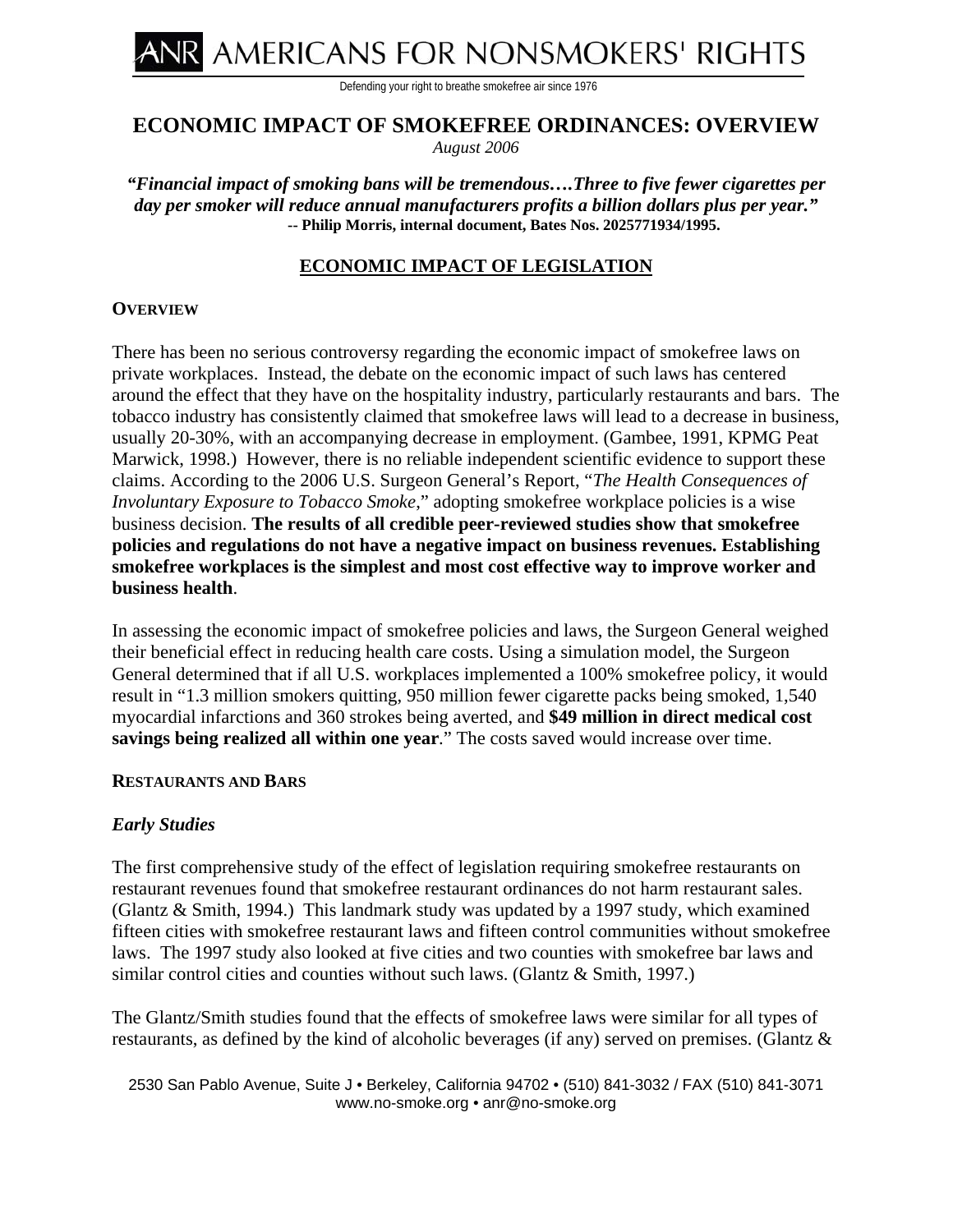Smith, 1994; Taylor Consulting Group, 1993.) The 1997 Glantz/Smith study found that smokefree bar laws do not affect revenues. The study relied on data for bars with full liquor licenses; it did not separately analyze the effects on freestanding bars and bars within restaurants. (Glantz & Smith, 1997.)

Both analyses were based on sales tax data reported to the California Board of Equalization and the Colorado State Department of Revenue. To account for population growth, inflation, and changes in underlying conditions, the researchers analyzed five ratios:

- Restaurant sales as a fraction of total retail sales.
- Restaurant sales in cities with smokefree restaurant ordinances versus sales in a comparison city with no such ordinance.
- Bar sales as a fraction of total retail sales (1997 study only).
- Bar sales in cities/counties with smokefree bar ordinances versus sales in a comparison city/county with no such ordinance (1997 study only).
- Bar sales as a fraction of all sales by eating and drinking establishments (1997 study only).

The above ratios are a better measure than simply looking at total restaurant or bar sales, as the comparisons help control for quarter-to-quarter fluctuations in the general economy and in the restaurant economy. (Glantz & Smith, 1992.) Any of the ratios would have dropped if the smokefree ordinances had led to a decrease in restaurant or bar sales in the study locations.

According to both studies, smokefree laws generally had no statistically significant effect on any of the ratios. (Glantz & Smith, 1994; Glantz & Smith, 1997.) Smokefree restaurant/bar ordinances are inherently neutral in their effect on restaurant/bar sales.

# *Dispelling the Myths of Beverly Hills and Bellflower, CA*

The 1994 Glantz/Smith study also noted two important findings in the California cities of Beverly Hills and Bellflower, both of which repealed their restaurant ordinances following opposition organized by the tobacco industry:

- 1. While in effect, neither smokefree ordinance caused a drop in restaurant sales, contrary to tobacco industry claims of up to a 30% decrease. Following repeal, neither city experienced an upsurge in restaurant sales, as would have been expected if the ordinance had depressed restaurant sales; and
- 2. The Bellflower ordinance was actually associated with a marginally significant increase in restaurant sales during the time it was in effect. (Glantz & Smith, 1994.)

## *Other Studies Replicate Findings*

The Glantz/Smith findings have been replicated by numerous studies. For example, a study conducted at the Claremont Institute for Economic Policy Studies examined restaurant sales tax data in 19 cities, 10 of which have partial restrictions on smoking in restaurants, and 9 of which are 100% smokefree. The study compared restaurant sales in the study cities with those in 87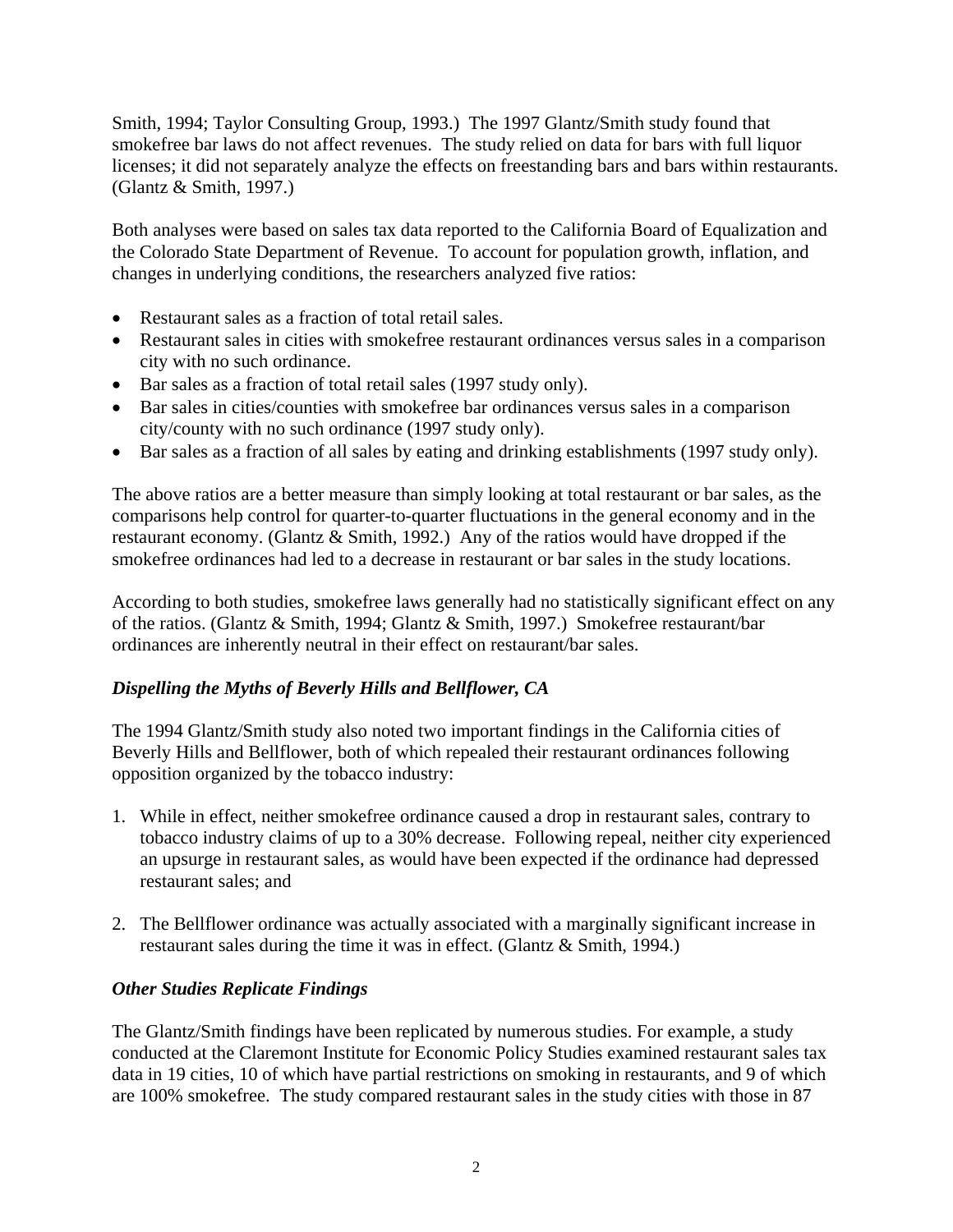cities located within a 15-mile radius of the study cities. Researchers concluded that both partial and 100% smokefree restaurant ordinances had no systematic impact on restaurant revenues. They noted that the patterns of effects in ordinance cities were indistinguishable from those of surrounding cities without restaurant ordinances. (Maroney, et al, 1994.)

Independent researchers studying the effect of smokefree restaurant ordinances in Arlington, Austin, Plano, and Wichita Falls, TX (Hayslett and Huang, 2000); Chapel Hill, NC; (Goldstein and Sobel, 1998); Dane County, WI (Dresser, 1999); Flagstaff, AZ (Sciacca and Ratliffe, 1998); Fort Wayne, IN (Styring, 2001); New York City (Hyland, et al., 1999); various counties in New York State (Hyland, 2002); and communities throughout Massachusetts (Bartosch and Pope, 2002); have all found that these ordinances have no adverse impact on restaurant sales.

## **TOURISM AND CONVENTIONS**

Studies conducted in New York City and Boston, both popular tourist destinations, concluded that neither city experienced a decline in sales following adoption of their early ordinances limiting smoking in restaurants. (Hyland, 1999; Bartosch and Pope, 1999.) Similarly, a study in California, which included the tourist-oriented cities of San Francisco and Los Angeles, found that restaurants, bars, hotels, and tourism were not adversely affected economically following implementation of the state's smokefree workplace and restaurant law. (California Department of Health Services, 1996.) A study comparing hotel revenues and tourism rates before and after passage of 100% smokefree restaurant laws in three states and six cities found that such laws do not adversely affect, and may actually increase, tourism. (Glantz & Charlesworth, 1999.)

In addition to being home to a state university, San Luis Obispo is a popular tourist destination on the California coast. In 1993, the Taylor Consulting Group found that 48% of visitors to the city knew, prior to their current visit, about a city law making all restaurants and bars smokefree, and that smokers and nonsmokers were equally aware of the law. None of the smoking visitors, almost half of whom were aware of the law before visiting, reported ever avoiding San Luis Obispo because of the law. (Taylor Consulting Group, 1993.)

The three Colorado cities of Aspen, Snowmass Village, and Telluride are popular ski resorts, which rely heavily on tourism. None of these cities experienced a drop in sales following adoption of their ordinances. (Glantz & Smith, 1994.) The Aspen Environmental Health Department reported receiving "favorable comments from visitors" about the city's 100% smokefree ordinance. And the city's own survey conducted after an earlier ordinance requiring restaurants to be 50% nonsmoking showed "no negative effect in businesses whatsoever." (Cassin, 1990.)

A 1992 report on convention business found that convention groups would not avoid a jurisdiction merely because it had enacted smokefree legislation. Forty convention groups, representing 174,840 attendees, who met in San Diego in 1991 and 1992, were asked if they would return to San Diego if a smokefree restaurant ordinance were in effect. Only one group, an organization representing 6,000 attendees from the candy and tobacco industries, said that they would not book their convention in San Diego. (Task Force for a Smoke-free San Diego, 1992.)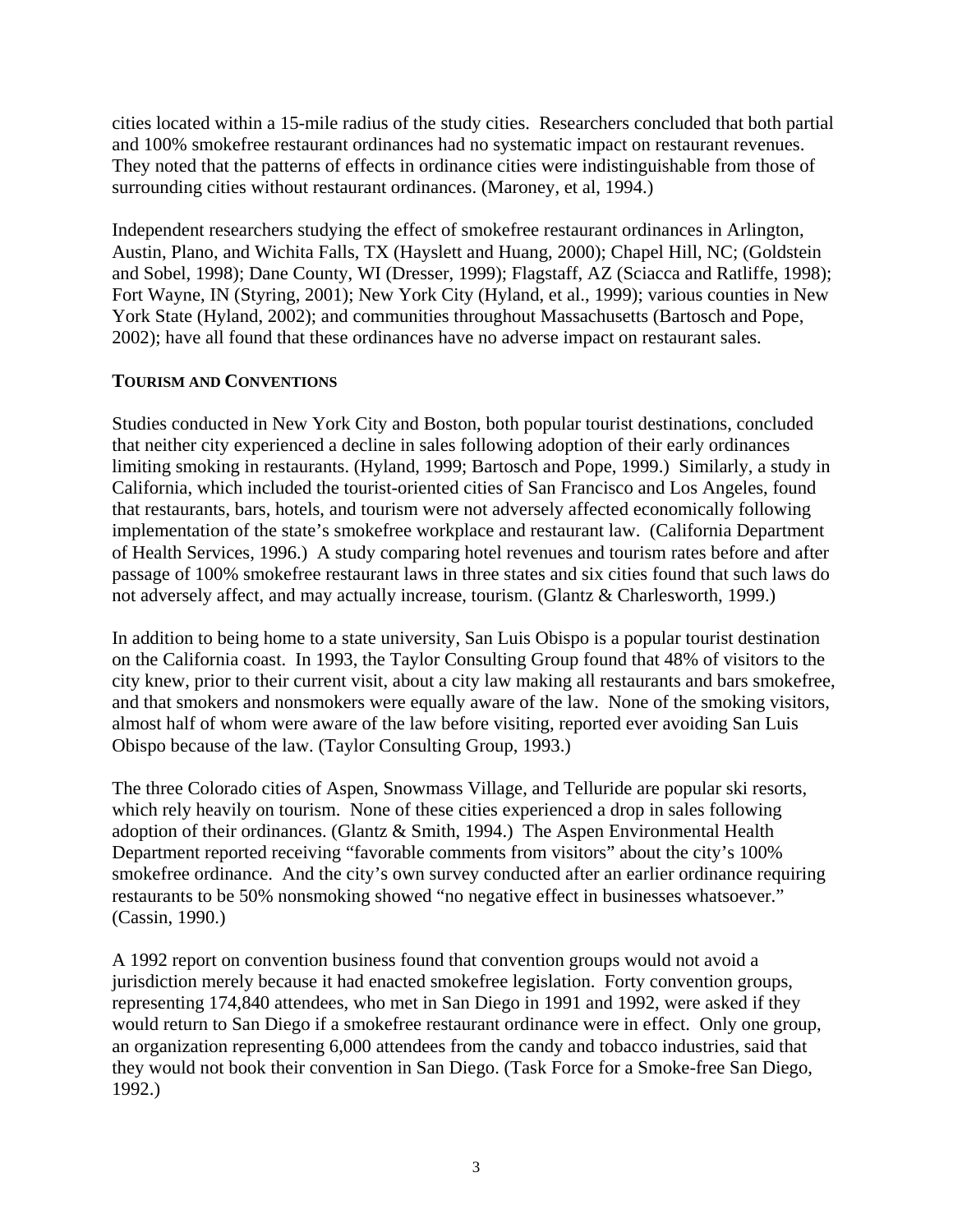## **CONSISTENCY OF EFFECTS IN A VARIETY OF COMMUNITIES**

The Glantz/Smith studies covered a wide variety of communities. The Colorado cities of Aspen, Snowmass Village, and Telluride are popular ski resorts. The California cities include Auburn, a small Sierra foothills community; Anderson and Redding, cities in agricultural areas; Beverly Hills, an affluent urban city; Bellflower, a middle class bedroom community; Davis, a university town; El Cerrito and Martinez, small cities in highly urbanized areas; Lodi, a rural agricultural center; Palo Alto, a large suburban community and home to Stanford University; Paradise, a small semi-agricultural community; Sacramento, a large city and the state capitol; San Luis Obispo, a college town on the California coast; Roseville, a semi-rural bedroom community; and Ross and Tiburon, well-to-do San Francisco Bay communities. The 1997 study also analyzed one rural California county, Shasta, and one suburban California county, Santa Clara. (Glantz & Smith, 1994; Glantz & Smith, 1997.)

Other studies, showing no negative impact of smokefree restaurant laws, have involved cities in such different states as Massachusetts (Bartosch & Pope, 2002) and Texas (Hayslett and Huang, 2000). One study, indicating that 100% smokefree restaurant laws do not adversely affect, and may increase, tourism, involved three disparate states (California, Utah, and Vermont) and six disparate cities (Boulder, CO, Flagstaff, AZ, Los Angeles, Mesa, AZ, New York City, and San Francisco). (Glantz & Charlesworth, 1999.)

These studies demonstrate that the neutral or positive economic effects of smokefree laws do not vary depending on the size, type, or location of the communities in which they are enacted.

# **GENERAL PRINCIPLES FOR ANALYZING ECONOMIC IMPACT REPORTS**

Because the tobacco industry's studies showing a negative economic impact from smokefree laws are almost always poorly designed, it is important to keep in mind the differences in the methodology of those studies and the scientifically acceptable methodology used in independent studies, all of which show either no negative impact or a positive impact. A quick preliminary assessment of the quality of a study can be made by asking the following three questions:

- Was the study funded by a source clearly independent of the tobacco industry?
- Did the study objectively measure what actually happened, or was it based on subjective predictions or assessments?
- Was the study published in a peer reviewed journal? (Scollo, et. al., 2003.)

In addition, the following guidelines can help in assessing the validity and reliability of a study:

• *Sales tax data is the most reliable measure of sales*. The numbers reflect all restaurant sales in a community, not just those of a small sample of restaurants. Figures are collected using consistent methods by state agencies with no agenda regarding smoking restrictions in restaurants. Tax figures are considered reasonably accurate, because it is a crime to lie when reporting receipts to the state. (Glantz & Smith, 1994.)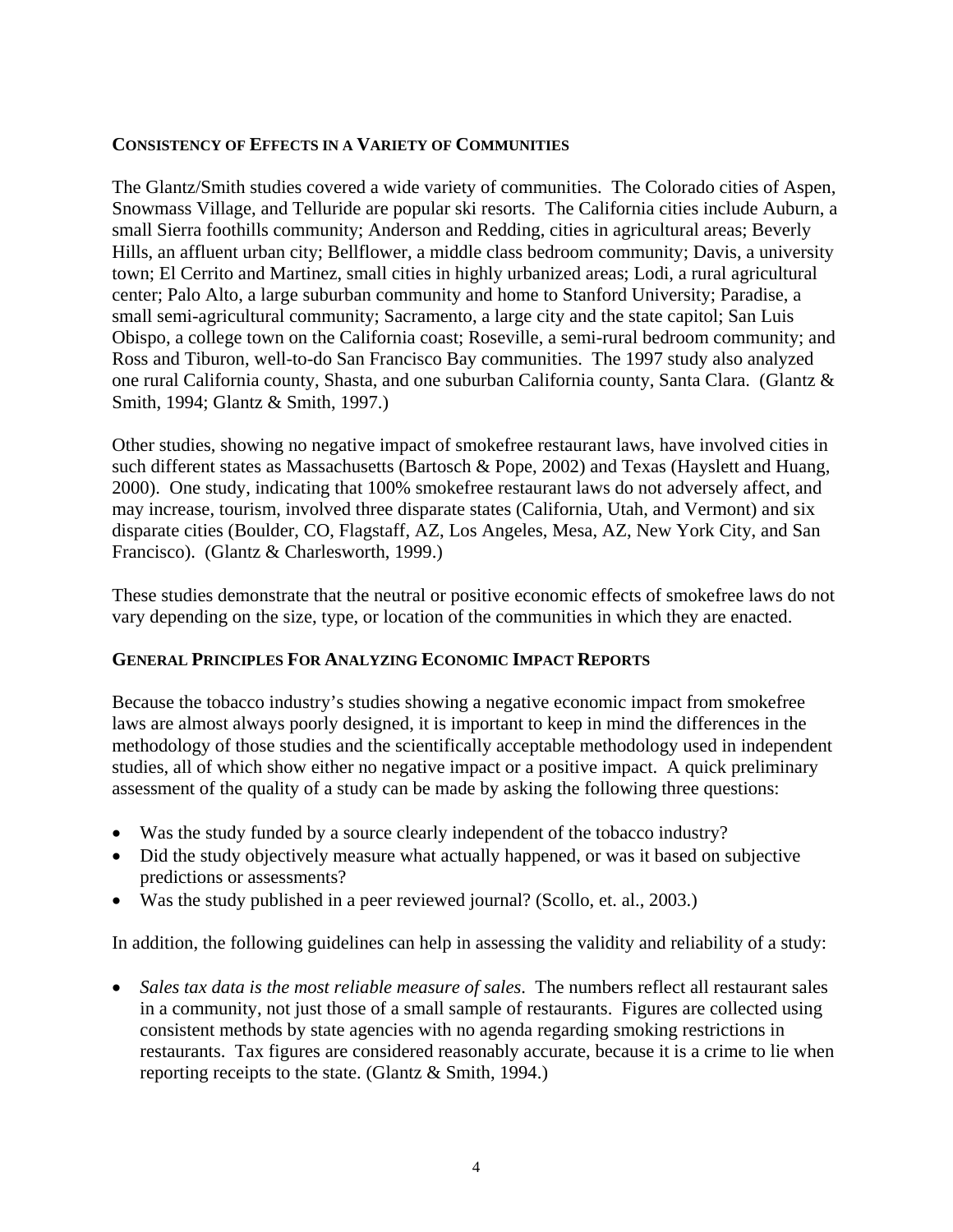- *Anecdotal information and non-random surveys are unreliable sources of information*. Surveys measure restaurant owners' impressions; they generally do not provide data to back up those impressions. (ANR, 1998.)
- *Studies should include data for several years before enactment of smokefree legislation, and for all quarters after enactment*. Many businesses, including restaurants, experience quarterto-quarter fluctuations in sales, and long-term seasonal patterns. An observed decrease in sales data for one or two quarters may only indicate a typical downward trend in sales that occurs every year. Short-term analyses should be avoided, because it is generally possible to reach any conclusion desired by selectively picking one or two quarters for analysis. (Glantz & Smith, 1994; ANR, 1998.)
- *Figures in a vacuum are not useful*. The analysis should take into account the general economic trends in the jurisdiction, as well as the trends in the restaurant economy in the area. (Glantz & Smith, 1994; ANR, 1998.)
- *The study may have been conducted by a tobacco industry front group*. Many economic impact studies circulated by the tobacco industry were conducted by analysts paid by the industry. To find out whether the analysis was conducted by a researcher or organization affiliated with the tobacco industry, see the ANR position paper on Economic Impact Studies Circulated by the Tobacco Industry (ANR, 2003 ) or call ANR.

# **ECONOMIC IMPACT OF VOLUNTARY WORKPLACE POLICIES**

The economic impact of voluntarily eliminating smoking in the workplace relates to the cost savings an employer can expect after adopting a smokefree policy. Costs of smoking in the workplace include costs associated with the effects of smoking on the smoker: higher health and life insurance costs; higher absenteeism among smokers; lost productivity; higher workers' compensation payments; and disability and premature death of smokers. (Kristein, 1983; Marion Merrell Dow, 1991; CDC, 1996.) Eliminating smoking in the workplace will reduce these costs insofar as the prevalence of smoking and the consumption rate of smokers are reduced.

However, secondhand smoke also exacts a toll on nonsmokers in the workplace. An early study estimated that costs associated with the effects of secondhand smoke on nonsmoking employees range from \$27 to \$56 dollars per smoker per year. (Kristein, 1983.) More recently, the Environmental Protection Agency (EPA) estimated that eliminating exposure to secondhand smoke in most indoor environments would save \$35 billion to \$66 billion per year (due to premature deaths avoided and reduction in illness). (US EPA, 1994.)

In addition, there are other costs associated with smoking in the workplace, such as increased maintenance costs, which an employer can generally expect to avoid when adopting a smokefree policy. A survey of 2,000 workplaces with smoking restrictions found that 23.3% reported a reduction in maintenance costs. (Swart, August 1990.) Similarly, an analysis by the EPA concluded that implementing smoking restrictions in U.S. workplaces would reduce operating and maintenance costs by between \$4 billion to \$8 billion each year. (US EPA, 1994.) It has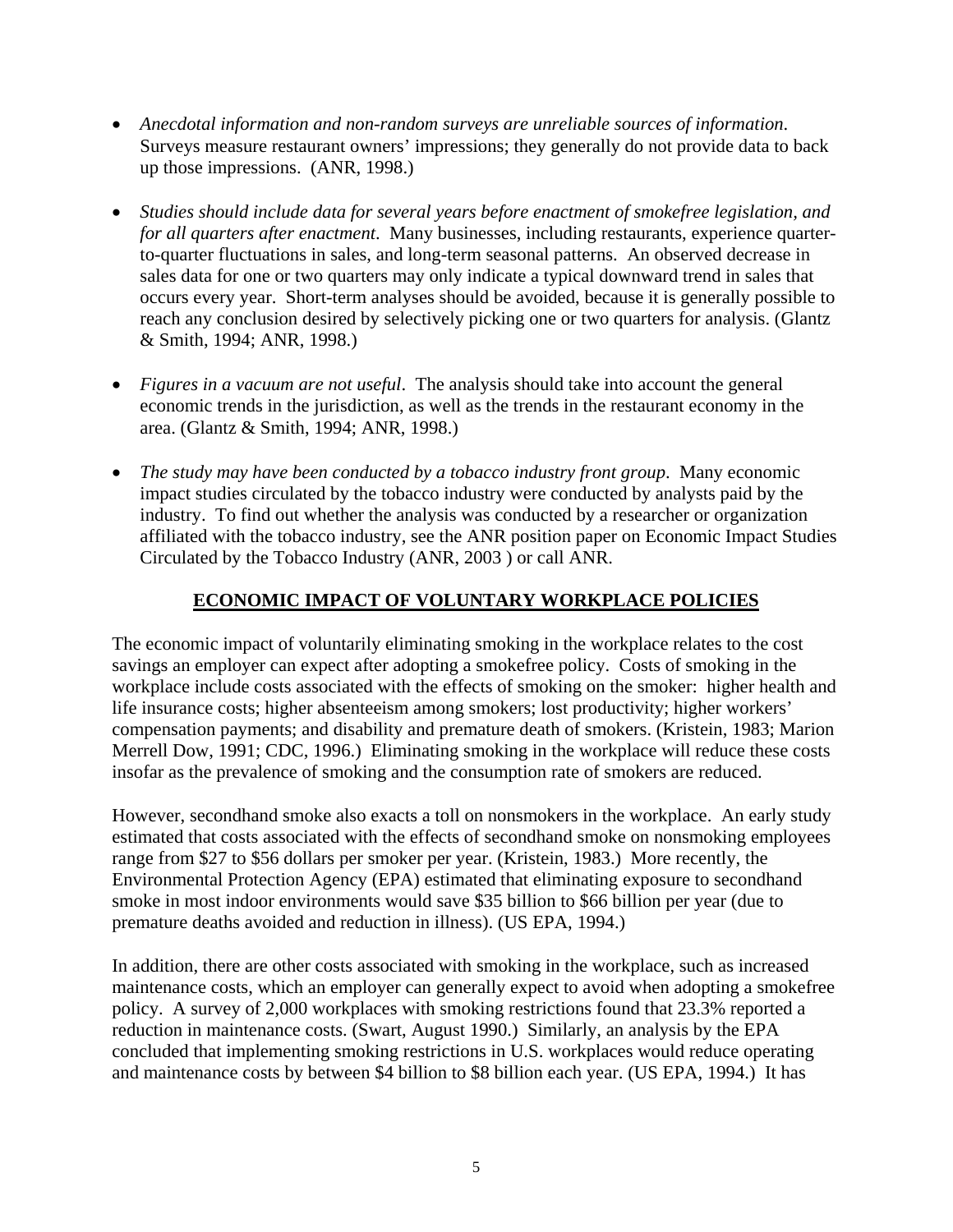been estimated that, all together, smoking in the workplace increases costs to employers by an estimated \$1,300 per year per smoking employee. (CDC, 1996.)

#### **CONCLUSION**

There is conclusive proof that smokefree air laws do not have adverse economic consequences for restaurants and bars subject to them; moreover, there is much evidence that smokefree air laws have a positive effect on the bottom line of those businesses. Further, it is clear that workplaces that have adopted smokefree air policies reap great economic benefits from those policies. In fact, the only negative economic effect of smokefree air laws and policies is on the tobacco industry, which stands to lose billions of dollars in profits when these laws and policies are adopted. To quote Philip Morris, once again:

*"If smokers can't smoke on the way to work, at work, in stores, banks, restaurants, malls and other public places, they are going to smoke less. Overall cigarette purchases will be reduced and volume decline will accelerate."* **Ellen Merlo, Philip Morris executive, Bates Nos. 2044333814 2044333836, 1/14/94** 

## **REFERENCES**

- Americans for Nonsmokers' Rights. Economic Impact Studies Circulated by the Tobacco Industry. Berkeley, California: ANR, 2003.
- Americans for Nonsmokers' Rights. The Economic Impact of 100% Smokefree Ordinances. Berkeley, California: ANR, 2002.
- Americans for Nonsmokers' Rights. What to Look for in an Economic Impact Study. Berkeley, California: ANR, 1998.
- Bartosch, W.J., Pope, G.C. The economic effect of smoke-free restaurant policies on restaurant business in Massachusetts, Journal of Public Health Management and Practice 5(1): 53-62, 1999.
- Bartosch, W.J., Pope, G.C., Economic effect of restaurant smoking restrictions on restaurant business in Massachusetts, 1992 to 1998. *Tobacco Control 11(Suppl II): ii38-ii42,* 2002.
- California Department of Health Services, Tobacco Control Section, California's law for a smokefree workplace: Assembly Bill 13 quick facts at a glance. Sacramento. California Department of Health Services, Tobacco Control Section, July 24, 1996.
- Cassin, L.E. Air Pollution Program Manager, Aspen, CO. Personal correspondence. Aspen, Colorado: 1990.
- Centers for Disease Control and Prevention. Assessment of the impact of a 100% smoke-free ordinance on restaurant sales. *Morbidity and Mortality Weekly Report*, 44:370-372, 1995.
- Centers for Disease Control and Prevention. Making Your Workplace Smokefree: A Decision Maker's Guide, 1996.
- Dresser, L. Clearing the air: the effect of smokefree ordinances on restaurant revenues in Dane County, *Madison: Tobacco-Free Wisconsin Coalition,* 1999.
- Gambee, P. Economic Impacts of a Smoking Ban in Bellflower, California. Los Angeles, California: California Business and Restaurant Alliance, 1991.
- Glantz, S.A., Smith, L.R.A. The Effect of Ordinances Requiring Smoke Free Restaurants on Restaurant Sales in California. San Francisco, California: University of California, Institute for Health Policy Studies, 1992.
- Glantz, S.A., Smith, L.R.A. The effect of ordinances requiring smokefree restaurants on restaurant sales in the United States. *American Journal of Public Health* 84:1081-85, 1994.
- Glantz, S.A., Smith, L.R.A. The effect of ordinances requiring smokefree restaurants and bars on revenues: A follow-up. *American Journal of Public Health* 87:1687-1693, 1997.
- Glantz, S.A., Charlesworth, A., Tourism and hotel revenues before and after passage of smoke-free restaurant ordinances. Journal of the American Medical Association 281(20): 1911-1918, 1999.
- Goldstein, A., Sobel, R. Environmental tobacco smoke regulations have not hurt restaurant sales in North Carolina. *North Carolina Medical Journal* 59(5): 284-288, September/October 1998.
- Hayslett, J.A.; Huang, P.P., Impact of clean indoor air ordinances on restaurant revenues in four Texas cities: Arlington, Austin, Plano and Wichita Falls 1987-1999. *Texas Department of Health, Bureau of Disease, Injury and Tobacco Prevention,* 2000.